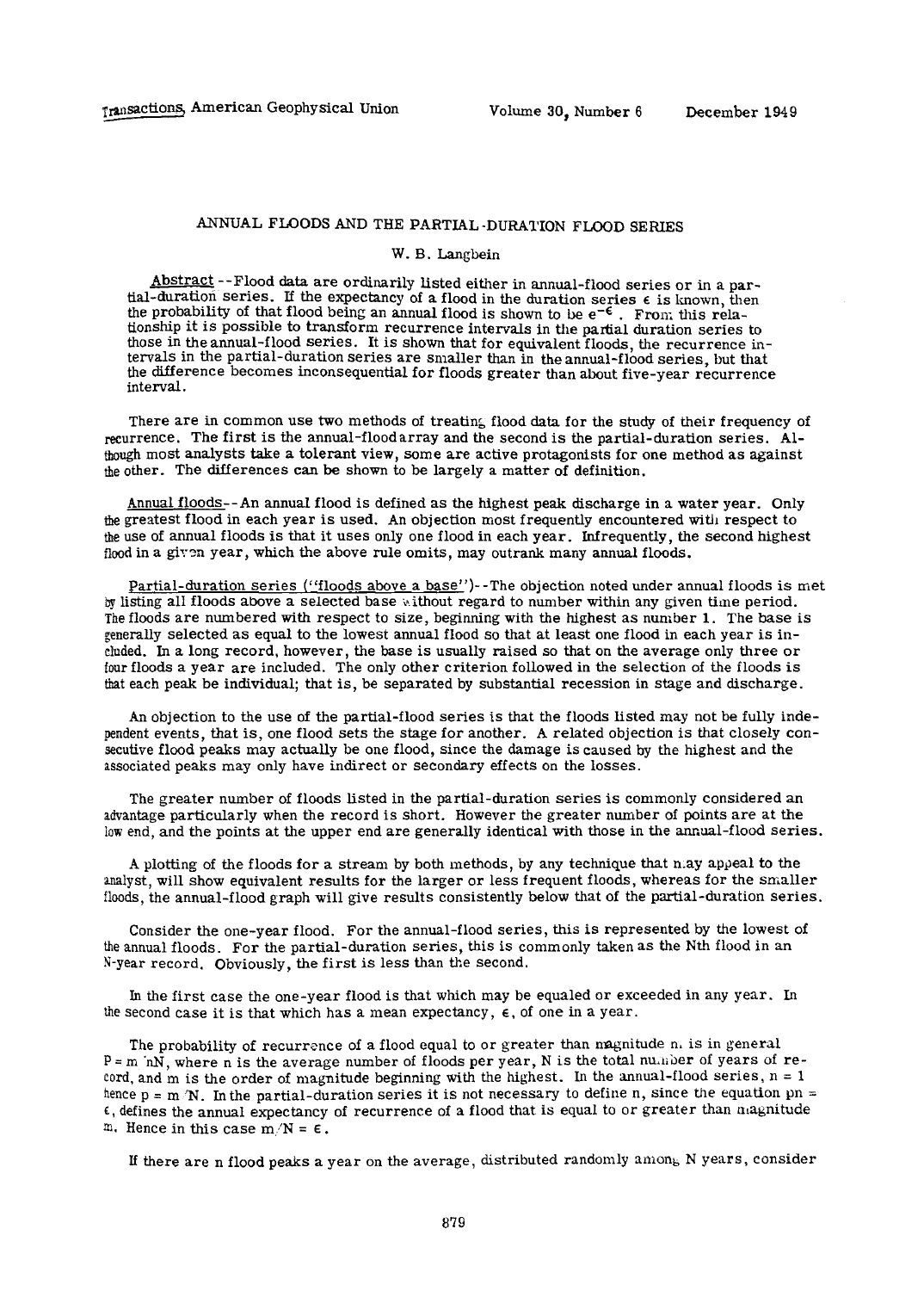| probability of the corresponding 11000 as an |                   |                    | -----            |        |
|----------------------------------------------|-------------------|--------------------|------------------|--------|
| annual flood                                 |                   |                    | Partial-duration | Annual |
| Expectancies<br>partial-                     |                   | Probabilities      | series           | floods |
| duration                                     | as annual floods  |                    | yr               | yr     |
| series<br>m/N                                | $_{\rm p=e}$ -m/N | $1-p = 1-e^{-m/N}$ | 0.5              | 1.16   |
|                                              |                   |                    | 1.0              | 1.58   |
| 2.0                                          | 0.135             | 0.865              | 1.45             | 2.00   |
| 1.0                                          | 0.368             | 0.632              | 2.0              | 2.54   |
| 0.69                                         | 0.500             | 0.500              | 5.0              | 5.52   |
| 0.50                                         | 0.606             | 0.394              | 10               | 10.5   |
| 0.20                                         | 0.819             | 0.181              | 20               | 20.5   |
| 0.10                                         | 0.905             | 0.095              | 50               | 50.5   |
| 0.05                                         | 0.951             | 0.049              | 100              | 100.5  |
| 0.02                                         | 0.9802            | 0.0198             |                  |        |
| 0.01                                         | 0.99005           | 0.00995            |                  |        |

**Table 1--Relationship between flood expectancies in the partial-duration series and the probability of the corresponding flood as an** 

Table 2--Relationship of recurrence interval of floods on the two bases

**a** flood of average expectancy  $m/N \approx \epsilon$  (that is, expectancy that the flood will be of magnitude m<sub>or</sub> greater in a year). Then the probability of any flood being of this magnitude or greater is  $\epsilon/n$ , and the complementary probability of a flood equal to or less than magnitude m is  $1 - \epsilon/n$ . Accordingly **the probability of a flood of magnitude m being a maximum of the n floods in a year will be p =**   $(1 - \epsilon/n)^n = e^{-\epsilon}$ , provided  $\epsilon$  is small compared with n. The value of p therefore represents the probability of a flood of magnitude m, being an annual flood, and  $\epsilon$  represents its expectancy m/N, **among all floods in the partial-duration series. The value of 1 - p equals the probability of a flood of magnitude, m, being equalled or exceeded in the annual-flood series.** 

**Table 1 may be constructed to show the relationship between flood expectancies in the partialduration series and the probability of the corresponding flood as an annual flood and may be used to plot a partial-duration series on probability graphs. The third column gives the computed probabilities corresponding to observed expectancies listed in the first column. From this table we may aim** 



**Fig. 1-- study of relationship between recurrence interval, partial-duration series and annual floods**